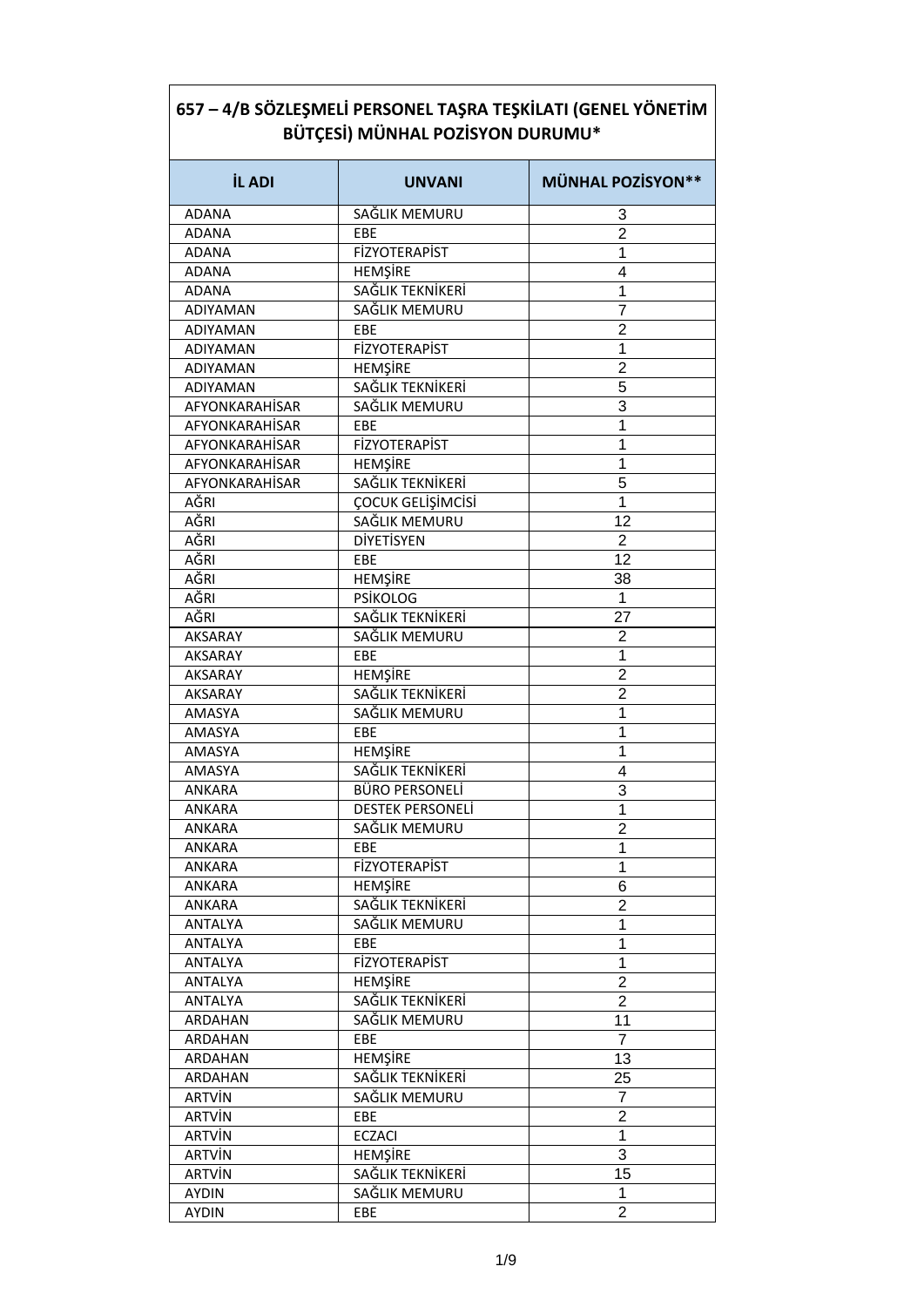| <b>İL ADI</b>    | <b>UNVANI</b>            | <b>MÜNHAL POZİSYON**</b> |
|------------------|--------------------------|--------------------------|
| <b>AYDIN</b>     | <b>FİZYOTERAPİST</b>     | 1                        |
| <b>AYDIN</b>     | <b>HEMŞİRE</b>           | 1                        |
| <b>AYDIN</b>     | SAĞLIK TEKNİKERİ         | 1                        |
| <b>BALIKESİR</b> | SAĞLIK MEMURU            | $\overline{2}$           |
| <b>BALIKESIR</b> | EBE                      | 1                        |
| <b>BALIKESIR</b> | HEMŞİRE                  | 3                        |
| <b>BALIKESIR</b> | <b>PSİKOLOG</b>          | 1                        |
| <b>BALIKESIR</b> | SAĞLIK FİZİKÇİSİ         | 1                        |
| <b>BALIKESIR</b> | SAĞLIK TEKNİKERİ         | $\overline{2}$           |
| <b>BARTIN</b>    | SAĞLIK MEMURU            | 1                        |
| <b>BARTIN</b>    | EBE                      | 1                        |
| <b>BARTIN</b>    | <b>HEMSIRE</b>           | 1                        |
| <b>BARTIN</b>    | SAĞLIK TEKNİKERİ         | $\overline{2}$           |
| <b>BATMAN</b>    | SAĞLIK MEMURU            | 1                        |
| <b>BATMAN</b>    | DİYETİSYEN               | 1                        |
| <b>BATMAN</b>    | EBE                      | 4                        |
| <b>BATMAN</b>    | <b>FİZYOTERAPİST</b>     | 1                        |
| <b>BATMAN</b>    | <b>HEMŞİRE</b>           | $\overline{2}$           |
| <b>BATMAN</b>    | <b>PSİKOLOG</b>          | 1                        |
| <b>BATMAN</b>    | SAĞLIK TEKNİKERİ         | 1                        |
| <b>BAYBURT</b>   | SAĞLIK MEMURU            | $\overline{2}$           |
| <b>BAYBURT</b>   | <b>DİYETİSYEN</b>        | 1                        |
| <b>BAYBURT</b>   | EBE                      | 4                        |
| <b>BAYBURT</b>   | HEMŞİRE                  | 4                        |
| <b>BAYBURT</b>   | <b>PSİKOLOG</b>          | 1                        |
| <b>BAYBURT</b>   | SAĞLIK TEKNİKERİ         | 15                       |
| <b>BİLECİK</b>   | <b>ÇOCUK GELİŞİMCİSİ</b> | 1                        |
| <b>BİLECİK</b>   | SAĞLIK MEMURU            | 1                        |
| <b>BİLECİK</b>   | EBE                      | 1                        |
| <b>BİLECİK</b>   | <b>ECZACI</b>            | 1                        |
| <b>BİLECİK</b>   | HEMŞİRE                  | 1                        |
| <b>BİLECİK</b>   | SAĞLIK TEKNİKERİ         | 3                        |
| <b>BİNGÖL</b>    | SAĞLIK MEMURU            | 6                        |
| <b>BİNGÖL</b>    | <b>DİYETİSYEN</b>        | $\overline{2}$           |
| <b>BİNGÖL</b>    | EBE                      | 4                        |
| <b>BİNGÖL</b>    | HEMŞİRE                  | $\overline{2}$           |
| <b>BİNGÖL</b>    | SAĞLIK TEKNİKERİ         | 23                       |
| <b>BİNGÖL</b>    | SOSYAL CALIŞMACI         | 1                        |
| <b>BİTLİS</b>    | SAĞLIK MEMURU            | 16                       |
| <b>BİTLİS</b>    | DİYETİSYEN               | $\overline{4}$           |
| <b>BİTLİS</b>    | EBE                      | 16                       |
| <b>BİTLİS</b>    | <b>FİZYOTERAPİST</b>     | 1                        |
| <b>BİTLİS</b>    | <b>HEMŞİRE</b>           | 46                       |
| <b>BİTLİS</b>    | <b>PSİKOLOG</b>          | 3                        |
| <b>BİTLİS</b>    | SAĞLIK TEKNİKERİ         | 33                       |
| <b>BİTLİS</b>    | SOSYAL ÇALIŞMACI         | $\overline{2}$           |
| <b>BOLU</b>      | SAĞLIK MEMURU            | 1                        |
|                  | EBE                      | 1                        |
| <b>BOLU</b>      |                          |                          |
| <b>BOLU</b>      | HEMŞİRE                  | 5                        |
| <b>BOLU</b>      | <b>PSİKOLOG</b>          | 1                        |
| <b>BOLU</b>      | SAĞLIK TEKNİKERİ         | 1                        |
| <b>BURDUR</b>    | SAĞLIK MEMURU            | 1                        |
| <b>BURDUR</b>    | EBE                      | 1                        |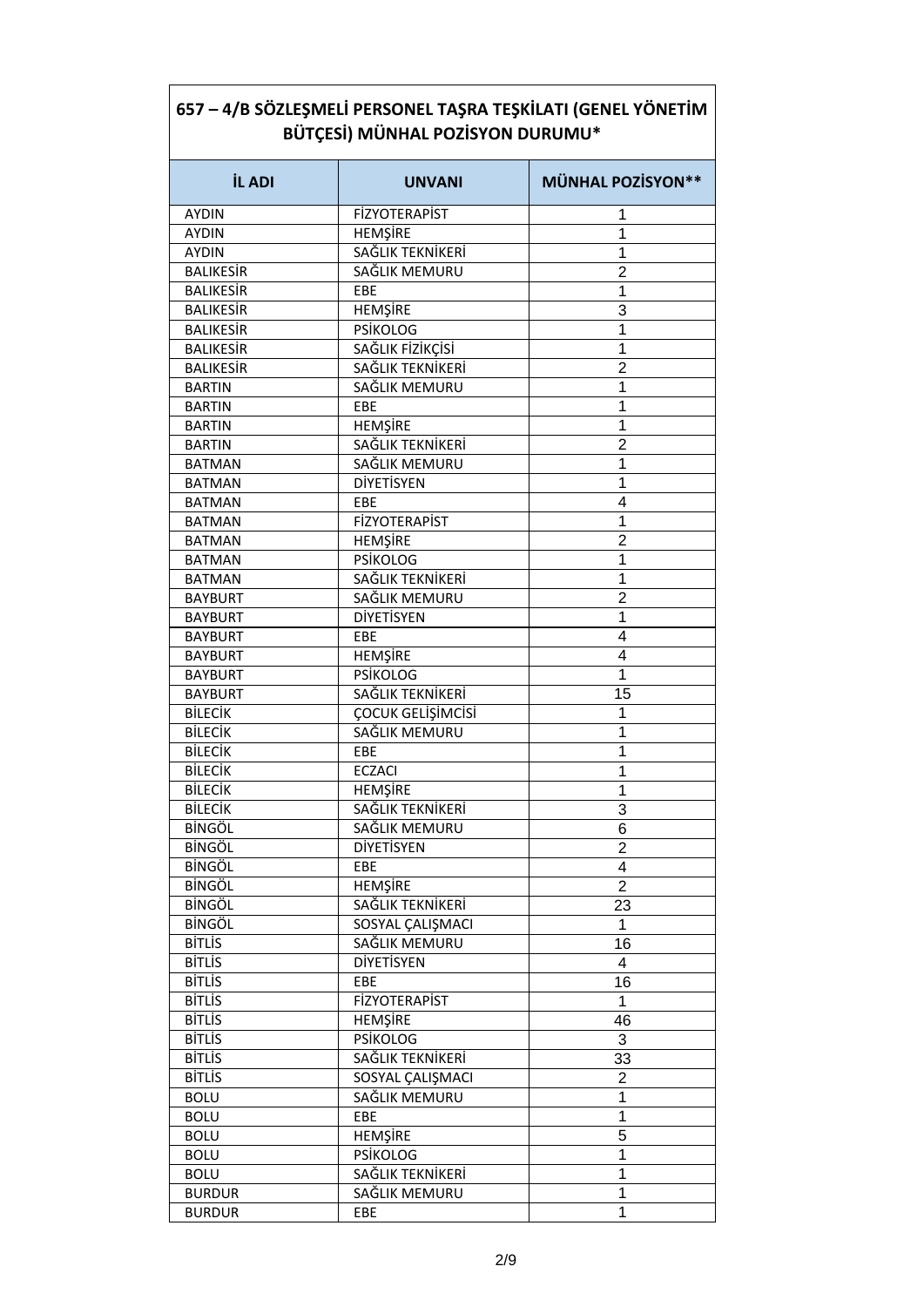| <b>İL ADI</b>     | <b>UNVANI</b>        | <b>MÜNHAL POZİSYON**</b> |
|-------------------|----------------------|--------------------------|
| <b>BURDUR</b>     | HEMŞİRE              | 1                        |
| <b>BURDUR</b>     | SAĞLIK TEKNİKERİ     | $\overline{2}$           |
| <b>BURSA</b>      | SAĞLIK MEMURU        | 1                        |
| <b>BURSA</b>      | EBE                  | 1                        |
| <b>BURSA</b>      | FİZYOTERAPİST        | 1                        |
| <b>BURSA</b>      | <b>HEMŞİRE</b>       | 1                        |
| <b>BURSA</b>      | SAĞLIK TEKNİKERİ     | 1                        |
| <b>ÇANAKKALE</b>  | SAĞLIK MEMURU        | 1                        |
| <b>ÇANAKKALE</b>  | DİYETİSYEN           | 1                        |
| <b>ÇANAKKALE</b>  | EBE                  | 1                        |
| <b>ÇANAKKALE</b>  | HEMŞİRE              | 1                        |
| <b>CANAKKALE</b>  | SAĞLIK TEKNİKERİ     | 1                        |
| <b>CANKIRI</b>    | SAĞLIK MEMURU        | 1                        |
| <b>CANKIRI</b>    | EBE                  | $\overline{2}$           |
|                   | HEMŞİRE              | 4                        |
| <b>ÇANKIRI</b>    | SAĞLIK TEKNİKERİ     | $\overline{7}$           |
| <b>ÇANKIRI</b>    |                      |                          |
| <b>ÇORUM</b>      | SAĞLIK MEMURU        | 3                        |
| ÇORUM             | <b>EBE</b>           | $\overline{2}$           |
| <b>CORUM</b>      | <b>FİZYOTERAPİST</b> | 1                        |
| <b>ÇORUM</b>      | <b>HEMŞİRE</b>       | 5                        |
| <b>ÇORUM</b>      | <b>PSİKOLOG</b>      | 1                        |
| ÇORUM             | SAĞLIK TEKNİKERİ     | 8                        |
| <b>ÇORUM</b>      | SOSYAL CALIŞMACI     | 1                        |
| DENİZLİ           | SAĞLIK MEMURU        | $\overline{2}$           |
| DENİZLİ           | EBE                  | 1                        |
| DENİZLİ           | HEMŞİRE              | 1                        |
| DENİZLİ           | <b>PSİKOLOG</b>      | 1                        |
| DENİZLİ           | SAĞLIK TEKNİKERİ     | $\overline{2}$           |
| DENİZLİ           | SOSYAL CALIŞMACI     | 1                        |
| <b>DİYARBAKIR</b> | SAĞLIK MEMURU        | $\overline{2}$           |
| DİYARBAKIR        | DİYETİSYEN           | $\overline{5}$           |
| DİYARBAKIR        | EBE                  | 8                        |
| <b>DİYARBAKIR</b> | FİZYOTERAPİST        | 1                        |
| <b>DİYARBAKIR</b> | <b>HEMŞİRE</b>       | 18                       |
| <b>DİYARBAKIR</b> | <b>PSİKOLOG</b>      | 1                        |
| <b>DİYARBAKIR</b> | SAĞLIK TEKNİKERİ     | 21                       |
| DÜZCE             | SAĞLIK MEMURU        | 1                        |
| DÜZCE             | EBE                  | 1                        |
| DÜZCE             | <b>HEMSIRE</b>       | 1                        |
| DÜZCE             | SAĞLIK TEKNİKERİ     | $\overline{2}$           |
| <b>EDIRNE</b>     | SAĞLIK MEMURU        | 1                        |
| <b>EDIRNE</b>     | EBE                  | 1                        |
| <b>EDIRNE</b>     | <b>FİZYOTERAPİST</b> | 1                        |
| <b>EDIRNE</b>     | <b>HEMŞİRE</b>       | 1                        |
| <b>EDIRNE</b>     | SAĞLIK TEKNİKERİ     | 3                        |
|                   |                      |                          |
| ELAZIĞ            | SAĞLIK MEMURU        | 1                        |
| <b>ELAZIG</b>     | <b>DİYETİSYEN</b>    | 1                        |
| ELAZIĞ            | EBE                  | 3                        |
| <b>ELAZIG</b>     | <b>ECZACI</b>        | 1                        |
| <b>ELAZIG</b>     | <b>HEMŞİRE</b>       | $\overline{7}$           |
| <b>ELAZIĞ</b>     | <b>PSİKOLOG</b>      | 1                        |
| ELAZIĞ            | SAĞLIK TEKNİKERİ     | 4                        |
| ERZİNCAN          | SAĞLIK MEMURU        | 4                        |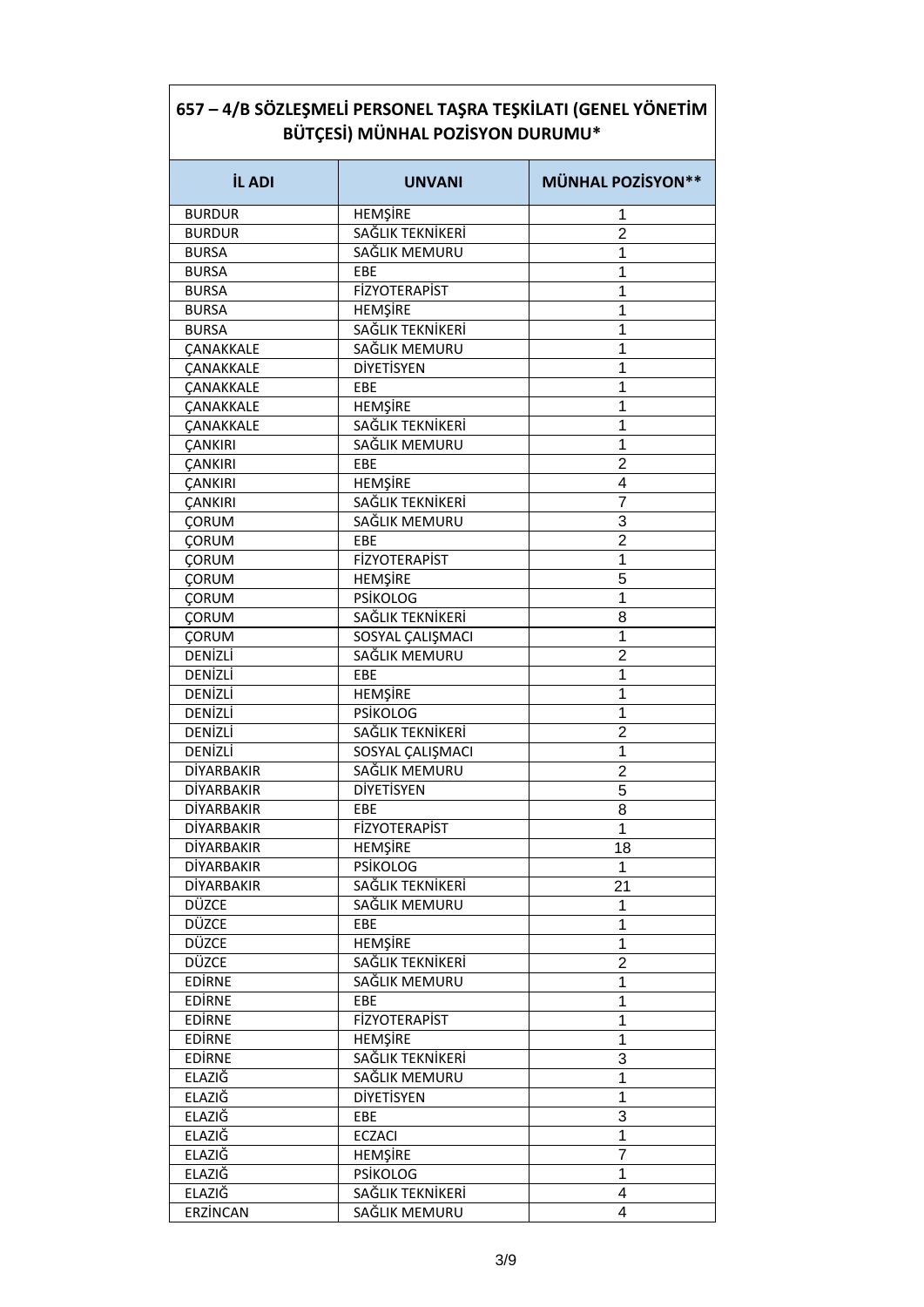| <b>İL ADI</b>    | <b>UNVANI</b>        | <b>MÜNHAL POZİSYON**</b> |
|------------------|----------------------|--------------------------|
| ERZİNCAN         | EBE                  | 3                        |
| ERZİNCAN         | <b>HEMŞİRE</b>       | 4                        |
| ERZİNCAN         | SAĞLIK TEKNİKERİ     | 15                       |
| ERZÍNCAN         | SOSYAL ÇALIŞMACI     | 1                        |
| ERZURUM          | SAĞLIK MEMURU        | 15                       |
| ERZURUM          | <b>DİYETİSYEN</b>    | 1                        |
| ERZURUM          | EBE                  | 9                        |
| ERZURUM          | FİZYOTERAPİST        | 1                        |
| ERZURUM          | HEMŞİRE              | 47                       |
| ERZURUM          | <b>PSİKOLOG</b>      | 1                        |
| ERZURUM          | SAĞLIK TEKNİKERİ     | 34                       |
| ERZURUM          | SOSYAL ÇALIŞMACI     | 1                        |
| <b>ESKİŞEHİR</b> | SAĞLIK MEMURU        | $\overline{2}$           |
| <b>ESKİŞEHİR</b> | EBE                  | 1                        |
| <b>ESKİŞEHİR</b> | HEMŞİRE              | 1                        |
| <b>ESKİŞEHİR</b> | SAĞLIK TEKNİKERİ     | $\overline{2}$           |
| GAZİANTEP        | SAĞLIK MEMURU        | 3                        |
| GAZİANTEP        | EBE                  | 1                        |
| GAZİANTEP        | HEMŞİRE              | $\overline{2}$           |
| GAZİANTEP        | <b>PSİKOLOG</b>      | 1                        |
| GAZİANTEP        | SAĞLIK FİZİKÇİSİ     | 1                        |
| GAZİANTEP        | SAĞLIK TEKNİKERİ     | 25                       |
| GİRESUN          | SAĞLIK MEMURU        | 4                        |
| GİRESUN          | EBE                  | 1                        |
| GİRESUN          | HEMŞİRE              | 3                        |
| GİRESUN          | SAĞLIK TEKNİKERİ     | 3                        |
| GÜMÜŞHANE        | SAĞLIK MEMURU        | 1                        |
| GÜMÜŞHANE        | DİYETİSYEN           | 1                        |
| GÜMÜŞHANE        | EBE                  | 1                        |
| GÜMÜŞHANE        | <b>HEMŞİRE</b>       | 5                        |
| GÜMÜŞHANE        | SAĞLIK TEKNİKERİ     | 10                       |
| GÜMÜŞHANE        | SOSYAL ÇALIŞMACI     | 1                        |
| HAKKARİ          | SAĞLIK MEMURU        | 15                       |
| HAKKARİ          | DİYETİSYEN           | 5                        |
| HAKKARİ          | EBE                  | 14                       |
| <b>HAKKARİ</b>   | <b>FİZYOTERAPİST</b> | $\overline{2}$           |
| <b>HAKKARİ</b>   | <b>HEMSIRE</b>       | 54                       |
| <b>HAKKARİ</b>   | <b>PSİKOLOG</b>      | 1                        |
| <b>HAKKARİ</b>   | SAĞLIK TEKNİKERİ     | 39                       |
| <b>HATAY</b>     | SAĞLIK MEMURU        | 1                        |
| <b>HATAY</b>     | DİYETİSYEN           | $\overline{2}$           |
| <b>HATAY</b>     | EBE                  | 1                        |
| <b>HATAY</b>     | HEMŞİRE              | $\overline{2}$           |
| <b>HATAY</b>     | SAĞLIK TEKNİKERİ     | 25                       |
| <b>HATAY</b>     | SOSYAL CALIŞMACI     | 1                        |
| IĞDIR            | SAĞLIK MEMURU        | 4                        |
| IĞDIR            | EBE                  | 3                        |
| IĞDIR            | <b>HEMŞİRE</b>       | 1                        |
| IĞDIR            | SAĞLIK TEKNİKERİ     | 13                       |
|                  | SAĞLIK MEMURU        | 1                        |
| <b>ISPARTA</b>   |                      |                          |
| <b>ISPARTA</b>   | EBE                  | $\overline{c}$           |
| <b>ISPARTA</b>   | <b>HEMŞİRE</b>       | 1                        |

٦

 $\sqrt{ }$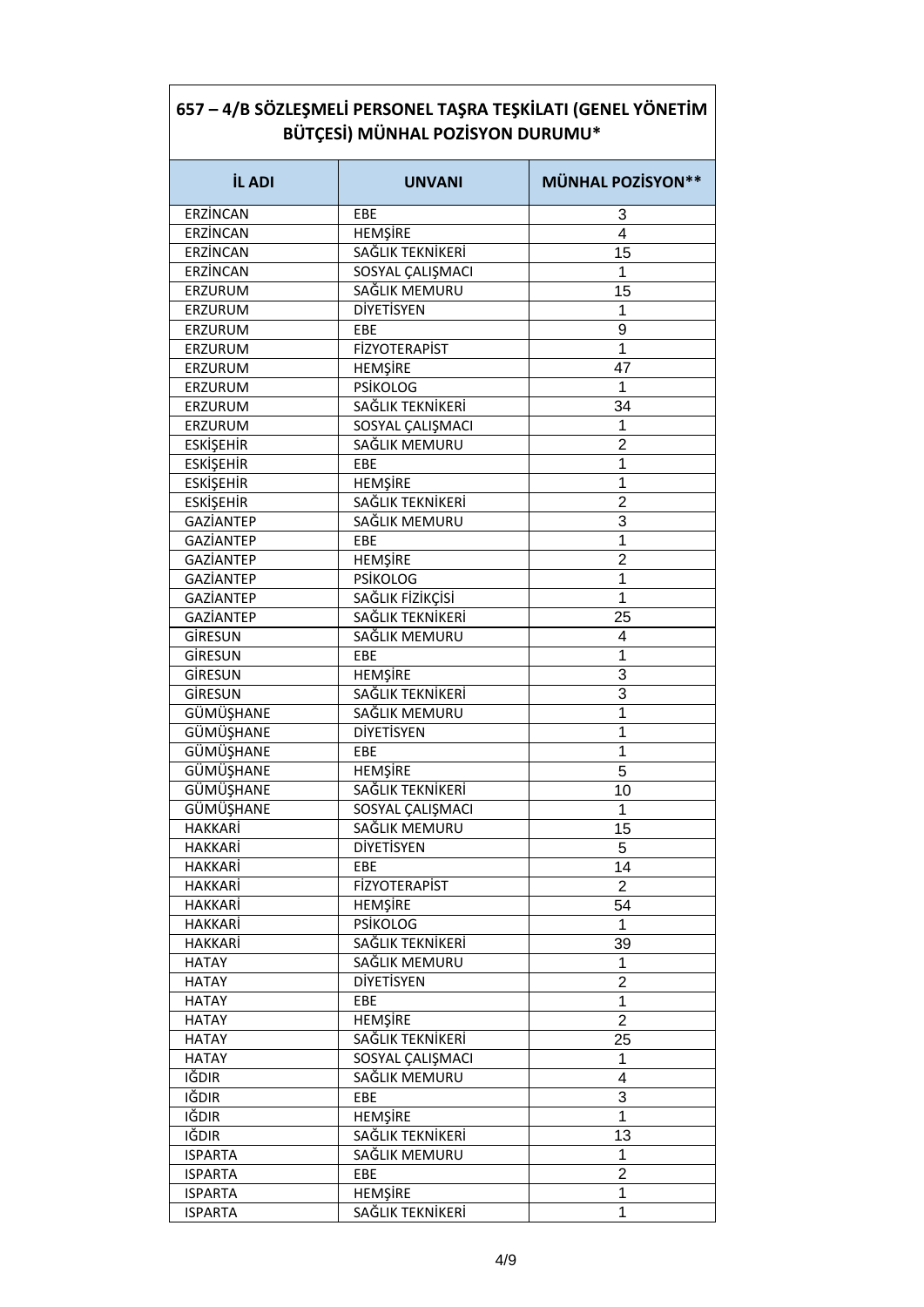| <b>İL ADI</b>   | <b>UNVANI</b>                     | <b>MÜNHAL POZİSYON**</b> |
|-----------------|-----------------------------------|--------------------------|
| <b>İSTANBUL</b> | <b>BÜRO PERSONELİ</b>             | 1                        |
| <b>İSTANBUL</b> | <b>DESTEK PERSONELİ</b>           | 3                        |
| <b>İSTANBUL</b> | SAĞLIK MEMURU                     | 11                       |
| <b>İSTANBUL</b> | <b>DİYETİSYEN</b>                 | 1                        |
| <b>İSTANBUL</b> | EBE                               | 12                       |
| <b>İSTANBUL</b> | <b>ECZACI</b>                     | 1                        |
| <b>İSTANBUL</b> | <b>FİZYOTERAPİST</b>              | 1                        |
| <b>İSTANBUL</b> | HEMŞİRE                           | 66                       |
| <b>İSTANBUL</b> | <b>PSİKOLOG</b>                   | $\overline{2}$           |
| <b>İSTANBUL</b> | SAĞLIK FİZİKÇİSİ                  | 1                        |
| <b>İSTANBUL</b> | SAĞLIK TEKNİKERİ                  | 40                       |
| <b>İSTANBUL</b> | SOSYAL ÇALIŞMACI                  | 1                        |
| İZMİR           | SAĞLIK MEMURU                     | 1                        |
| İZMİR           | <b>DİYETİSYEN</b>                 | 1                        |
| <b>İZMİR</b>    | EBE                               | 1                        |
| <b>İZMİR</b>    | <b>FİZYOTERAPİST</b>              | 1                        |
| <b>İZMİR</b>    | <b>HEMŞİRE</b>                    | 3                        |
| <b>İZMİR</b>    | <b>PSİKOLOG</b>                   | 1                        |
| <b>İZMİR</b>    | SAĞLIK TEKNİKERİ                  | $\overline{2}$           |
| KAHRAMANMARAŞ   | SAĞLIK MEMURU                     | 1                        |
| KAHRAMANMARAŞ   | <b>DİYETİSYEN</b>                 | $\overline{2}$           |
| KAHRAMANMARAŞ   | EBE                               | 3                        |
| KAHRAMANMARAŞ   | <b>HEMŞİRE</b>                    | 6                        |
|                 | <b>PSİKOLOG</b>                   | $\overline{2}$           |
| KAHRAMANMARAŞ   |                                   | 7                        |
| KAHRAMANMARAŞ   | SAĞLIK TEKNİKERİ                  |                          |
| KAHRAMANMARAŞ   | SOSYAL CALIŞMACI<br>SAĞLIK MEMURU | 1                        |
| KARABÜK         |                                   | 1                        |
| KARABÜK         | EBE                               | 1                        |
| KARABÜK         | <b>HEMŞİRE</b>                    | 1                        |
| KARABÜK         | SAĞLIK TEKNİKERİ                  | 3                        |
| KARABÜK         | SOSYAL ÇALIŞMACI                  | 1                        |
| KARAMAN         | SAĞLIK MEMURU                     | 1                        |
| <b>KARAMAN</b>  | EBE                               | 1                        |
| <b>KARAMAN</b>  | HEMŞİRE                           | 1                        |
| <b>KARAMAN</b>  | <b>PSİKOLOG</b>                   | 1                        |
| <b>KARAMAN</b>  | SAĞLIK TEKNİKERİ                  | 14                       |
| <b>KARS</b>     | SAĞLIK MEMURU                     | 8                        |
| <b>KARS</b>     | EBE                               | 8                        |
| <b>KARS</b>     | <b>HEMŞİRE</b>                    | 10                       |
| <b>KARS</b>     | <b>PSİKOLOG</b>                   | 1                        |
| <b>KARS</b>     | SAĞLIK TEKNİKERİ                  | 26                       |
| KASTAMONU       | SAĞLIK MEMURU                     | 5                        |
| KASTAMONU       | EBE                               | 1                        |
| KASTAMONU       | <b>HEMŞİRE</b>                    | 3                        |
| KASTAMONU       | SAĞLIK TEKNİKERİ                  | 8                        |
| <b>KAYSERİ</b>  | SAĞLIK MEMURU                     | $\overline{c}$           |
| KAYSERİ         | EBE                               | 1                        |
| KAYSERİ         | <b>HEMŞİRE</b>                    | 1                        |
| KAYSERİ         | SAĞLIK TEKNİKERİ                  | $\overline{2}$           |
| KAYSERİ         | SOSYAL ÇALIŞMACI                  | 1                        |
| KIRIKKALE       | SAĞLIK MEMURU                     | 1                        |
| KIRIKKALE       | EBE                               | 1                        |
| KIRIKKALE       | <b>FİZYOTERAPİST</b>              | 1                        |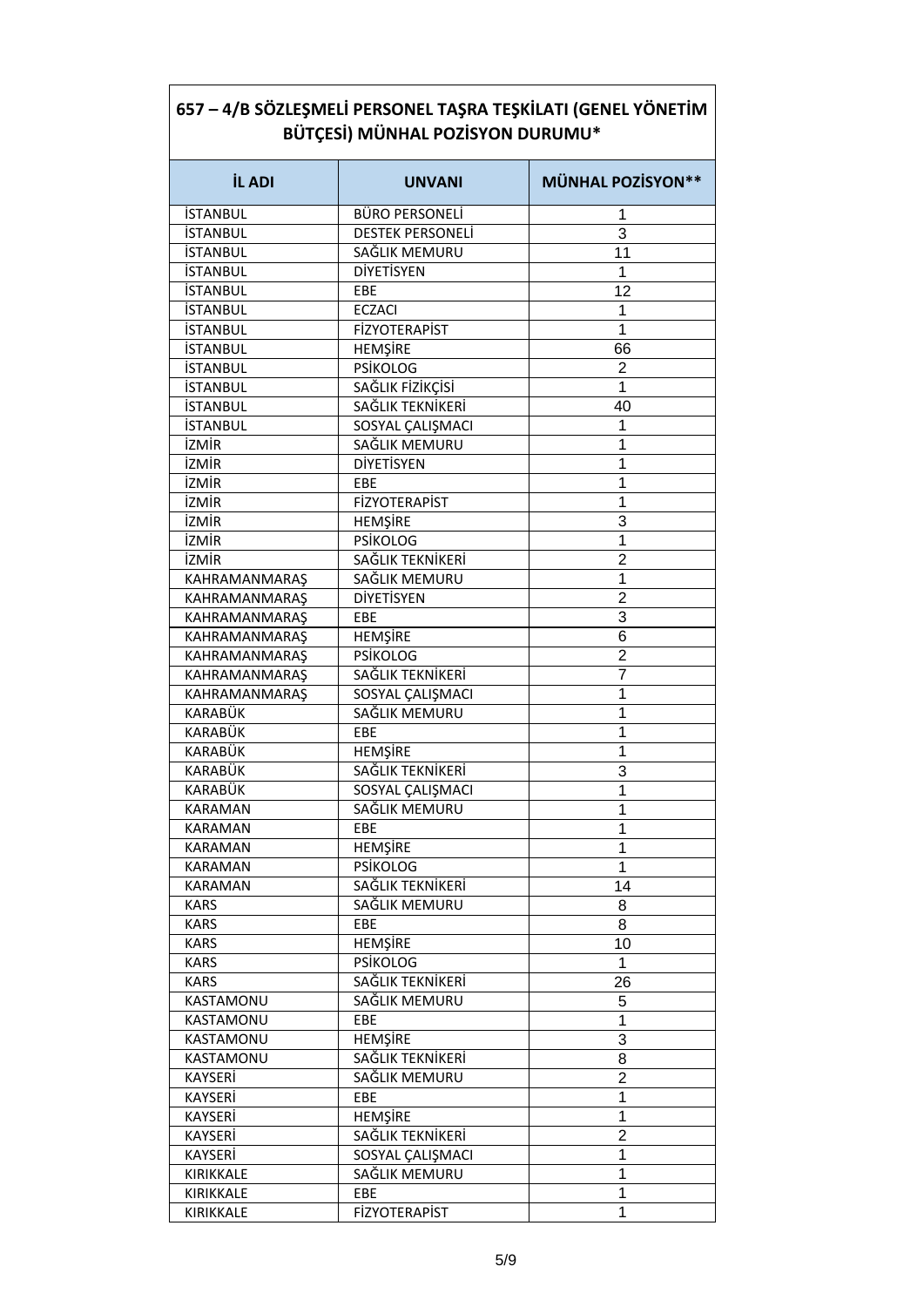| 657 – 4/B SÖZLEŞMELİ PERSONEL TAŞRA TEŞKİLATI (GENEL YÖNETİM<br>BÜTÇESİ) MÜNHAL POZİSYON DURUMU* |                       |                          |
|--------------------------------------------------------------------------------------------------|-----------------------|--------------------------|
| <b>İL ADI</b>                                                                                    | <b>UNVANI</b>         | <b>MÜNHAL POZİSYON**</b> |
| <b>KIRIKKALE</b>                                                                                 | HEMŞİRE               | 2                        |
| <b>KIRIKKALE</b>                                                                                 | SAĞLIK TEKNİKERİ      | 1                        |
| KIRKLARELİ                                                                                       | SAĞLIK MEMURU         | 1                        |
| KIRKLARELİ                                                                                       | EBE                   | $\overline{2}$           |
| KIRKLARELİ                                                                                       | <b>FİZYOTERAPİST</b>  | 1                        |
| KIRKLARELİ                                                                                       | <b>HEMŞİRE</b>        | $\overline{2}$           |
| KIRKLARELİ                                                                                       | SAĞLIK TEKNİKERİ      | 4                        |
| <b>KIRŞEHİR</b>                                                                                  | SAĞLIK MEMURU         | 1                        |
| <b>KIRŞEHİR</b>                                                                                  | EBE                   | 1                        |
| <b>KIRŞEHİR</b>                                                                                  | <b>HEMŞİRE</b>        | $\overline{2}$           |
| <b>KIRSEHİR</b>                                                                                  | SAĞLIK TEKNİKERİ      | 6                        |
| KİLİS                                                                                            | SAĞLIK MEMURU         | 8                        |
| KİLİS                                                                                            | DİŞ TABİBİ            | 1                        |
| KİLİS                                                                                            | EBE                   | 4                        |
| KİLİS                                                                                            | HEMŞİRE               | 20                       |
| KİLİS                                                                                            | <b>PSİKOLOG</b>       | $\overline{2}$           |
| KİLİS                                                                                            | SAĞLIK TEKNİKERİ      | 28                       |
| <b>KOCAELİ</b>                                                                                   | <b>BÜRO PERSONELİ</b> | 1                        |
| KOCAELİ                                                                                          | SAĞLIK MEMURU         | 1                        |
| <b>KOCAELI</b>                                                                                   | EBE                   | 4                        |
| <b>KOCAELI</b>                                                                                   | <b>FİZYOTERAPİST</b>  | 1                        |
| <b>KOCAELI</b>                                                                                   | <b>HEMŞİRE</b>        | 1                        |
| <b>KOCAELİ</b>                                                                                   | SAĞLIK TEKNİKERİ      | 3                        |
| <b>KONYA</b>                                                                                     | SAĞLIK MEMURU         | 7                        |
| <b>KONYA</b>                                                                                     | <b>DİYETİSYEN</b>     | 1                        |
| <b>KONYA</b>                                                                                     | EBE                   | 2                        |
| <b>KONYA</b>                                                                                     | <b>FİZYOTERAPİST</b>  | 1                        |
| <b>KONYA</b>                                                                                     | HEMŞİRE               | 5                        |
| <b>KONYA</b>                                                                                     | <b>PSİKOLOG</b>       | 1                        |
| <b>KONYA</b>                                                                                     | SAĞLIK TEKNİKERİ      | 8                        |
| KÜTAHYA                                                                                          | SAĞLIK MEMURU         | 1                        |
| KÜTAHYA                                                                                          | <b>DİYETİSYEN</b>     | 1                        |
| KÜTAHYA                                                                                          | EBE                   | 1                        |
| KÜTAHYA                                                                                          | <b>FİZYOTERAPİST</b>  | 1                        |
| KÜTAHYA                                                                                          | <b>HEMŞİRE</b>        | 10                       |
| KÜTAHYA                                                                                          | <b>PSİKOLOG</b>       | 1                        |
| KÜTAHYA                                                                                          | SAĞLIK FİZİKÇİSİ      | 1                        |
| KÜTAHYA                                                                                          | SAĞLIK TEKNİKERİ      | 11                       |
| KÜTAHYA                                                                                          | SOSYAL CALISMACI      | 1                        |
| <b>MALATYA</b>                                                                                   | SAĞLIK MEMURU         | 4                        |
| MALATYA                                                                                          | EBE                   | 1                        |
| MALATYA                                                                                          | HEMŞİRE               | $\overline{c}$           |
| MALATYA                                                                                          | <b>PSİKOLOG</b>       | $\overline{2}$           |
| MALATYA                                                                                          | SAĞLIK TEKNİKERİ      | 10                       |
| <b>MANISA</b>                                                                                    | SAĞLIK MEMURU         | 1                        |
| <b>MANISA</b>                                                                                    | EBE                   | 4                        |
| MANISA                                                                                           | <b>HEMŞİRE</b>        | 3                        |
| MANISA                                                                                           | SAĞLIK TEKNİKERİ      | $\overline{2}$           |
| <b>MARDİN</b>                                                                                    | SAĞLIK MEMURU         | 6                        |
| <b>MARDIN</b>                                                                                    | DİYETİSYEN            | $\overline{c}$           |
| <b>MARDİN</b>                                                                                    | EBE                   | 6                        |
| <b>MARDİN</b>                                                                                    | <b>HEMŞİRE</b>        | 10                       |
| <b>MARDİN</b>                                                                                    | SAĞLIK TEKNİKERİ      | 13                       |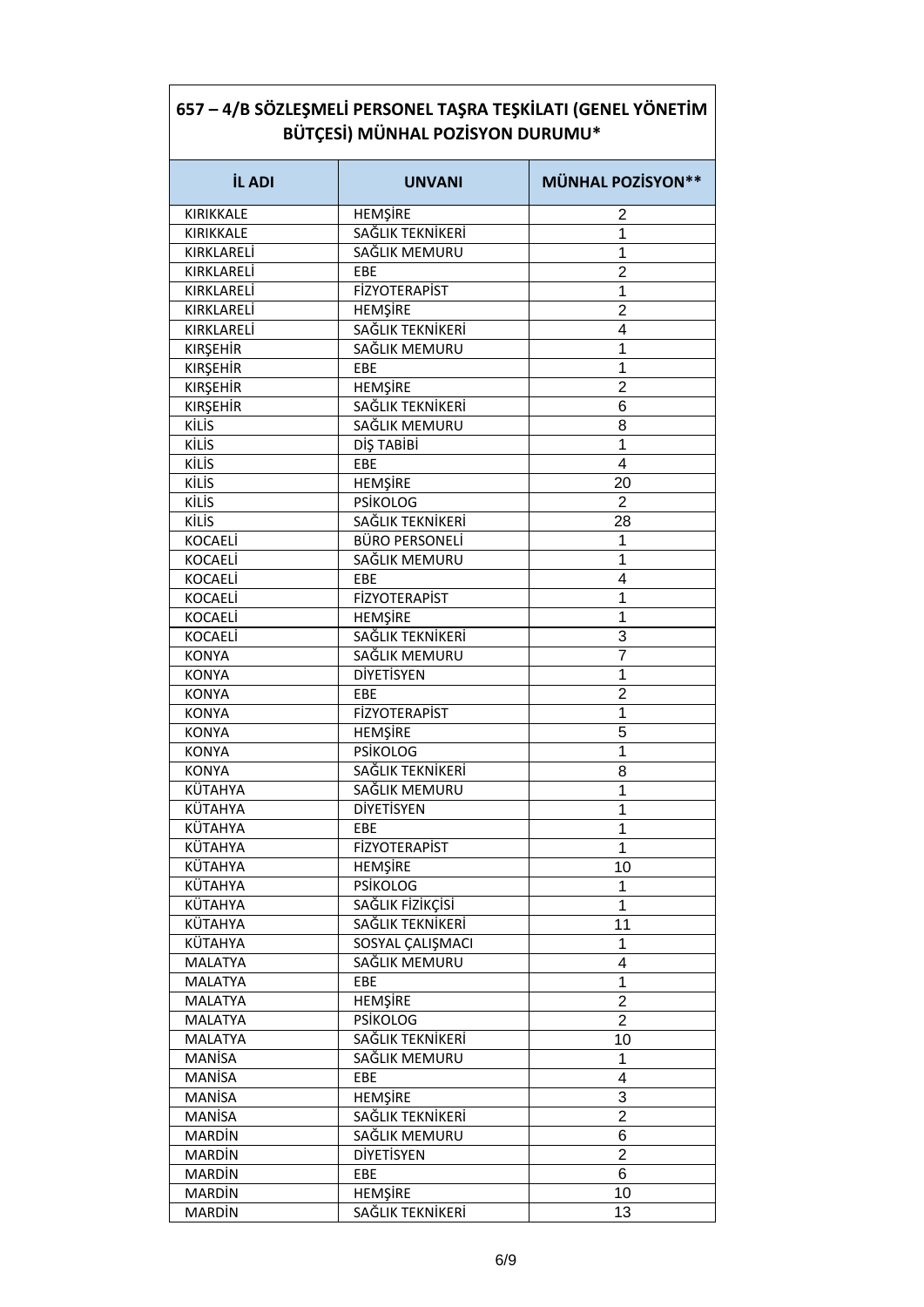| <b>İL ADI</b>   | <b>UNVANI</b>        | <b>MÜNHAL POZİSYON**</b> |
|-----------------|----------------------|--------------------------|
| <b>MERSIN</b>   | SAĞLIK MEMURU        | 1                        |
| <b>MERSIN</b>   | EBE                  | 1                        |
| <b>MERSIN</b>   | <b>FİZYOTERAPİST</b> | 1                        |
| <b>MERSIN</b>   | <b>HEMŞİRE</b>       | $\overline{2}$           |
| <b>MERSIN</b>   | SAĞLIK FİZİKÇİSİ     | 1                        |
| <b>MERSIN</b>   | SAĞLIK TEKNİKERİ     | 3                        |
| <b>MERSIN</b>   | SOSYAL ÇALIŞMACI     | 1                        |
| <b>MUĞLA</b>    | SAĞLIK MEMURU        | 1                        |
| MUĞLA           | DİŞ TABİBİ           | 1                        |
| MUĞLA           | EBE                  | 1                        |
| MUĞLA           | <b>HEMŞİRE</b>       | $\overline{2}$           |
| MUĞLA           | SAĞLIK TEKNİKERİ     | $\overline{2}$           |
| MUŞ             | SAĞLIK MEMURU        | 10                       |
| MUŞ             | <b>DİYETİSYEN</b>    | 5                        |
| MUŞ             | EBE                  | 12                       |
| MUŞ             | <b>FİZYOTERAPİST</b> | $\overline{2}$           |
| MUŞ             | <b>HEMŞİRE</b>       | 37                       |
| MUŞ             | <b>PSİKOLOG</b>      | $\overline{2}$           |
| <b>MUŞ</b>      | SAĞLIK TEKNİKERİ     | 37                       |
| NEVŞEHİR        | SAĞLIK MEMURU        | 1                        |
| NEVŞEHİR        | EBE                  | 1                        |
| NEVŞEHİR        | HEMŞİRE              | 1                        |
| NEVŞEHİR        | SAĞLIK TEKNİKERİ     | $\overline{2}$           |
| NİĞDE           | SAĞLIK MEMURU        | 1                        |
| NİĞDE           | EBE                  | 1                        |
| NİĞDE           | HEMŞİRE              | 1                        |
| NİĞDE           | SAĞLIK TEKNİKERİ     | 1                        |
| ORDU            | SAĞLIK MEMURU        | $\overline{2}$           |
| ORDU            | EBE                  | 1                        |
| ORDU            | <b>HEMŞİRE</b>       | 3                        |
| ORDU            | SAĞLIK TEKNİKERİ     | 1                        |
| OSMANIYE        | <b>BIYOLOG</b>       | 1                        |
| <b>OSMANIYE</b> | SAĞLIK MEMURU        | 1                        |
| <b>OSMANİYE</b> | EBE                  | 1                        |
| <b>OSMANİYE</b> | <b>HEMSIRE</b>       | $\overline{2}$           |
| <b>OSMANİYE</b> | SAĞLIK TEKNİKERİ     | 11                       |
| RİZE            | SAĞLIK MEMURU        | 1                        |
| RİZE            | EBE                  | 1                        |
| RİZE            | <b>HEMŞİRE</b>       | 8                        |
| <b>RİZE</b>     | SAĞLIK TEKNİKERİ     | 5                        |
| SAKARYA         | ÇOCUK GELİŞİMCİSİ    | $\mathbf 1$              |
| SAKARYA         | SAĞLIK MEMURU        | 2                        |
| SAKARYA         | EBE                  | $\overline{1}$           |
| SAKARYA         | HEMŞİRE              | 6                        |
| SAKARYA         | <b>PSİKOLOG</b>      | 1                        |
| SAKARYA         | SAĞLIK TEKNİKERİ     | 1                        |
| SAMSUN          | SAĞLIK MEMURU        | $\overline{2}$           |
| SAMSUN          | EBE                  | $\overline{c}$           |
| SAMSUN          | <b>HEMŞİRE</b>       | $\overline{2}$           |
| SAMSUN          | SAĞLIK TEKNİKERİ     | 4                        |
| <b>SIIRT</b>    | <b>BİYOLOG</b>       | 1                        |
| <b>SIIRT</b>    | SAĞLIK MEMURU        | 5                        |
| SİİRT           | DİYETİSYEN           | 1                        |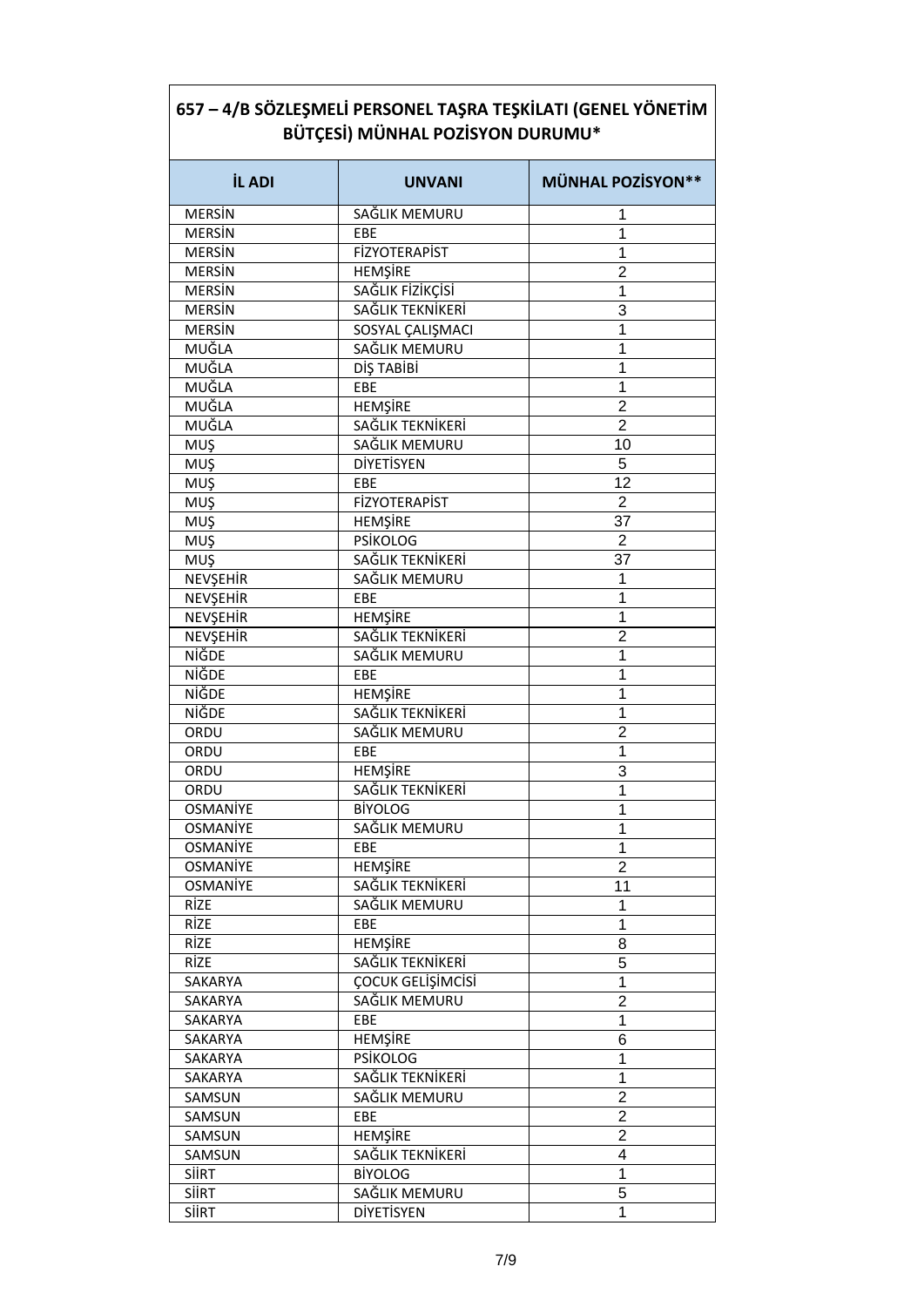| <b>İL ADI</b>           | <b>UNVANI</b>        | <b>MÜNHAL POZİSYON**</b> |
|-------------------------|----------------------|--------------------------|
| <b>SIIRT</b>            | EBE                  | 6                        |
| <b>SIIRT</b>            | <b>HEMŞİRE</b>       | 5                        |
| SİİRT                   | <b>PSİKOLOG</b>      | 1                        |
| <b>SIIRT</b>            | SAĞLIK TEKNİKERİ     | 7                        |
| SİNOP                   | SAĞLIK MEMURU        | $\overline{2}$           |
| SİNOP                   | EBE                  | 1                        |
| SİNOP                   | HEMŞİRE              | 1                        |
| SİNOP                   | SAĞLIK TEKNİKERİ     | 6                        |
| SİVAS                   | SAĞLIK MEMURU        | 6                        |
| SİVAS                   | EBE                  | 4                        |
| <b>SİVAS</b>            | HEMŞİRE              | 18                       |
| <b>SİVAS</b>            | SAĞLIK TEKNİKERİ     | 15                       |
| ŞANLIURFA               | ÇOCUK GELİŞİMCİSİ    | 1                        |
| <b><i>ŞANLIURFA</i></b> | SAĞLIK MEMURU        | 15                       |
| <b><i>ŞANLIURFA</i></b> | <b>DİYETİSYEN</b>    | 5                        |
| <b><i>ŞANLIURFA</i></b> | EBE                  | 10                       |
| <b><i>ŞANLIURFA</i></b> | <b>FİZYOTERAPİST</b> | 1                        |
| <b><i>ŞANLIURFA</i></b> | <b>HEMŞİRE</b>       | 45                       |
| ŞANLIURFA               | <b>PSİKOLOG</b>      | 1                        |
| <b><i>ŞANLIURFA</i></b> | SAĞLIK FİZİKÇİSİ     | 1                        |
| <b><i>ŞANLIURFA</i></b> | SAĞLIK TEKNİKERİ     | 35                       |
|                         | SOSYAL CALIŞMACI     | 1                        |
| <b><i>ŞANLIURFA</i></b> | <b>BİYOLOG</b>       | 1                        |
| <b>ŞIRNAK</b>           | SAĞLIK MEMURU        | 9                        |
| <b>ŞIRNAK</b>           |                      |                          |
| <b>ŞIRNAK</b>           | DİYETİSYEN           | $\overline{2}$           |
| <b>ŞIRNAK</b>           | EBE                  | 11                       |
| ŞIRNAK                  | HEMŞİRE              | 25<br>1                  |
| <b>ŞIRNAK</b>           | <b>PSİKOLOG</b>      |                          |
| ŞIRNAK                  | SAĞLIK TEKNİKERİ     | 23                       |
| ŞIRNAK                  | SOSYAL CALIŞMACI     | 1                        |
| TEKİRDAĞ                | SAĞLIK MEMURU        | 1                        |
| <b>TEKİRDAĞ</b>         | EBE                  | $\overline{2}$           |
| TEKİRDAĞ                | FİZYOTERAPİST        | 1                        |
| <b>TEKİRDAĞ</b>         | <b>HEMŞİRE</b>       | 4                        |
| <b>TEKİRDAĞ</b>         | SAĞLIK TEKNİKERİ     | 6                        |
| <b>TOKAT</b>            | SAĞLIK MEMURU        | 1                        |
| <b>TOKAT</b>            | DİŞ TABİBİ           | 1                        |
| <b>TOKAT</b>            | EBE                  | 1                        |
| <b>TOKAT</b>            | <b>HEMŞİRE</b>       | 1                        |
| <b>TOKAT</b>            | SAĞLIK TEKNİKERİ     | $\overline{2}$           |
| <b>TOKAT</b>            | SOSYAL ÇALIŞMACI     | 1                        |
| <b>TRABZON</b>          | SAĞLIK MEMURU        | 1                        |
| <b>TRABZON</b>          | EBE                  | $\overline{2}$           |
| <b>TRABZON</b>          | <b>FİZYOTERAPİST</b> | $\mathbf 1$              |
| <b>TRABZON</b>          | <b>HEMŞİRE</b>       | 3                        |
| <b>TRABZON</b>          | <b>PSİKOLOG</b>      | 1                        |
| <b>TRABZON</b>          | SAĞLIK TEKNİKERİ     | 1                        |
| <b>TUNCELİ</b>          | SAĞLIK MEMURU        | 8                        |
| <b>TUNCELI</b>          | <b>DİYETİSYEN</b>    | 1                        |
| <b>TUNCELI</b>          | EBE                  | 1                        |
| <b>TUNCELİ</b>          | <b>HEMŞİRE</b>       | 3                        |
| <b>TUNCELİ</b>          | SAĞLIK TEKNİKERİ     | 10                       |
| <b>UŞAK</b>             | SAĞLIK MEMURU        | 3                        |